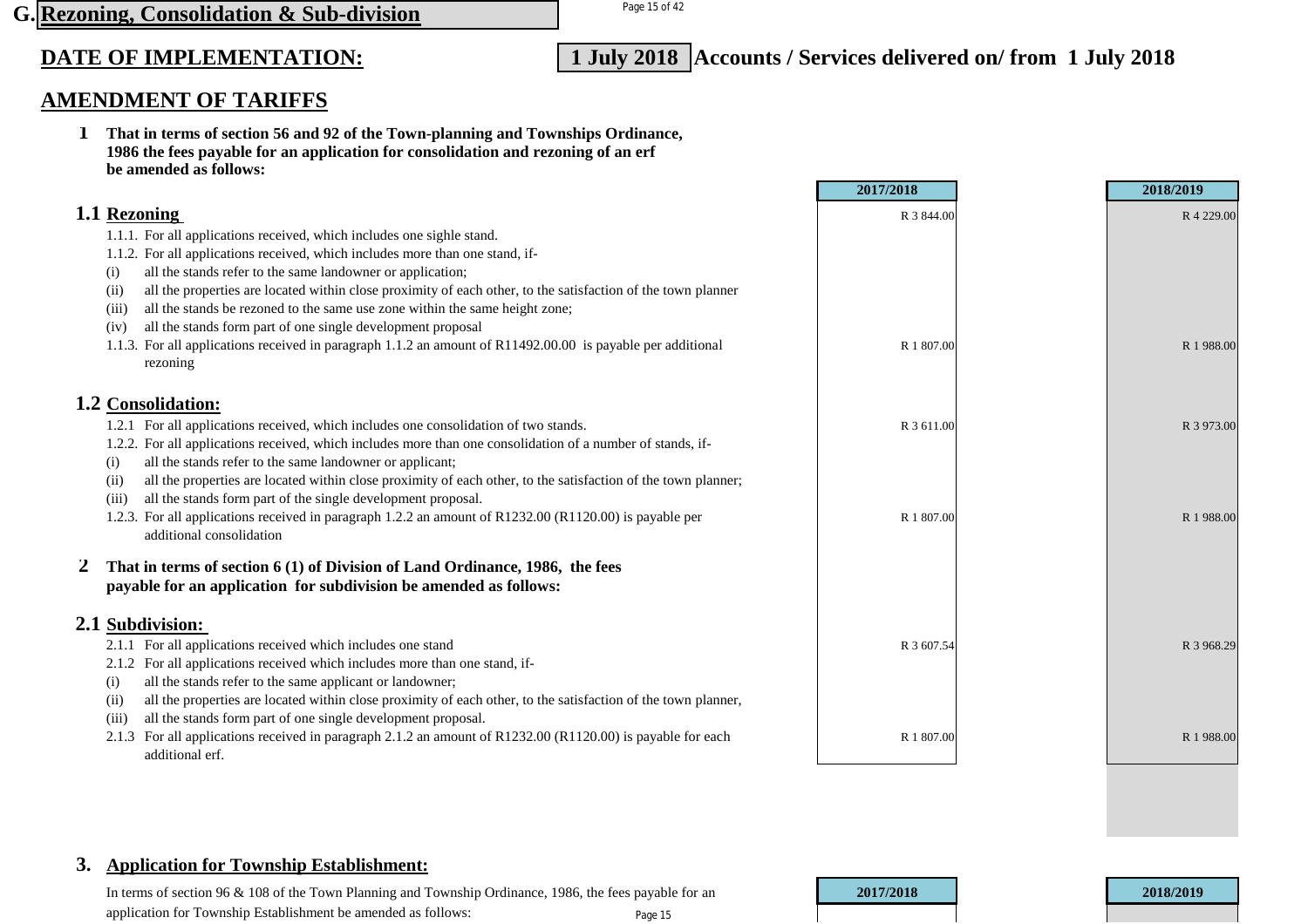|    | 3.1 Greenfields                                                                                                                                                                                                                          | Page 16 of 42 | R 7 542.00  | R 8 297.00  |
|----|------------------------------------------------------------------------------------------------------------------------------------------------------------------------------------------------------------------------------------------|---------------|-------------|-------------|
|    | 3.2 Brownfields/formalization                                                                                                                                                                                                            |               | R 7 542.00  | R 8 297.00  |
| 4. | <b>Application for Special Consent Useage are as follows:</b><br>That in terms of the Ermelo Town Planning Scheme, 1982, the fees payable for application for Special Consent<br>Useage are as follows:<br><b>Special Consent Useage</b> |               | R 3 844.00  | R 4 229.00  |
| 5. | <b>Application for the Extension of Township Boundaries:</b><br>That the fees payable for application for the Extension of Township Boundaries be amended as follows:<br><b>Extension of Township Boundaries</b><br>5.1                  |               | R 15 156.00 | R 16 672.00 |
| 6. | <b>Amendment of Township Establishment Application:</b><br>That the fees payable for application for the Extension of Township Boundaries be amended as follows:<br>If already approved by the Municipality<br>6.1                       |               | R 15 156.00 | R 16 672.00 |
|    | If not yet approved by the Municipality<br>6.2                                                                                                                                                                                           |               | R 4 598.00  | R 5 058.00  |
| 7. | <b>Application for the Division of A Township:</b><br>That the fees payable for application for the Extension of Township Boundaries be amended as follows:<br>Division of Township<br>7.1                                               |               | R 15 156.00 | R 16 672.00 |
| 8. | <b>Application for the Division of A Township:</b><br>That the fees payable for application for the Extension of Township Boundaries be amended as follows:<br>Division of Township<br>8.1                                               |               | R 15 156.00 | R 16 672.00 |
|    | <b>Restrictive Title Condition Regarding the Density of a Property</b>                                                                                                                                                                   |               |             |             |
|    | <b>Regulated by the Applicable Land Use/Town Planning Scheme</b>                                                                                                                                                                         |               | R 1 815.00  | R 1 997.00  |
| 9. | <b>Application for the Removal, Amendment or Suspension of a:</b><br>Restrictive or Obsolete Condition, Servitude or Reservation Registered Against the                                                                                  |               |             |             |
|    | Title of a Property (Subject to any other Applicable Provincial or National Legislation)                                                                                                                                                 |               | R 1 815.00  | R 1997.00   |

## **10. Material Amendments to an Application Prior to Approval/Refusal :**

| 50% of Applicable      |
|------------------------|
| <b>Application Fee</b> |



Page 16